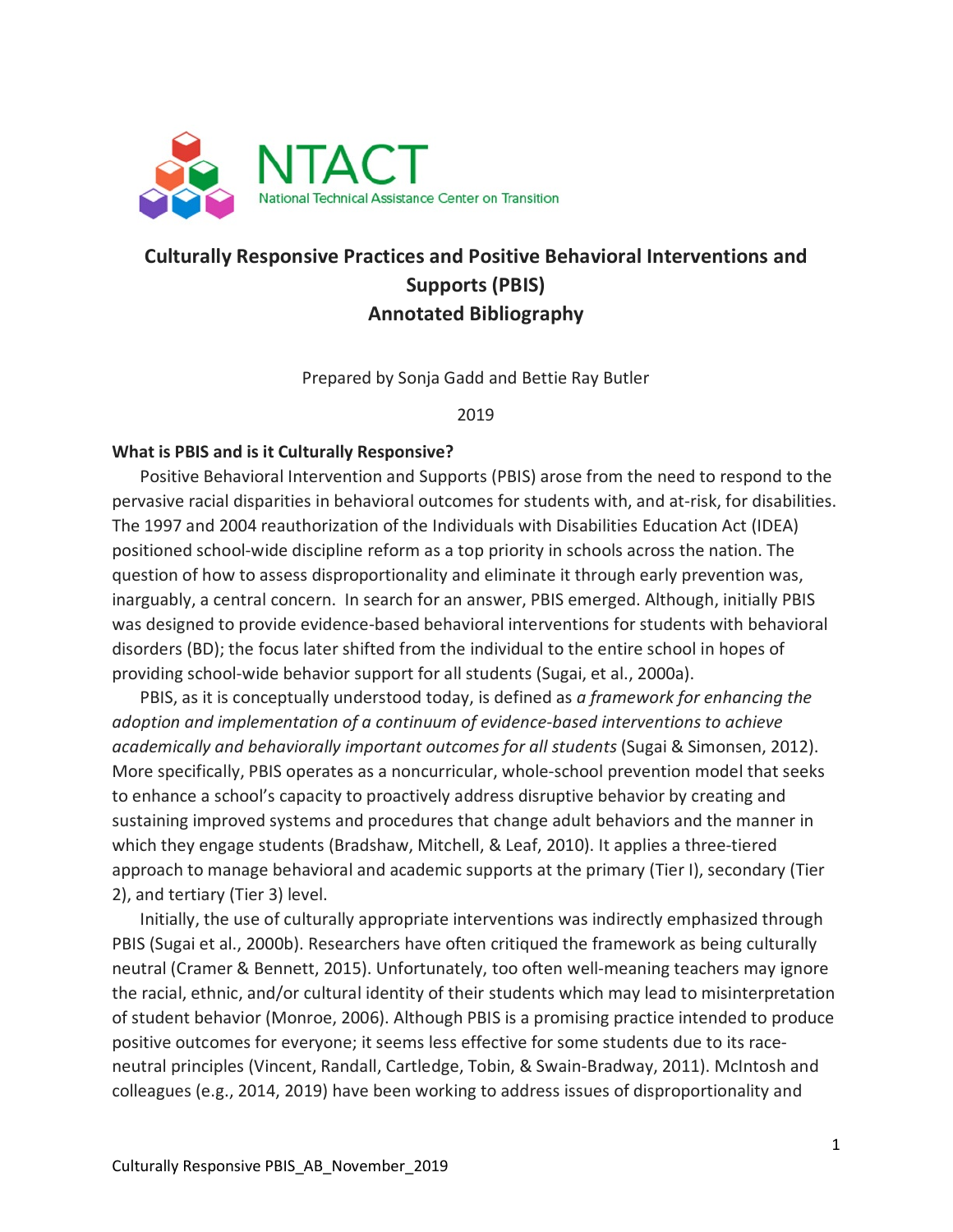culturally responsive in PBIS to ensure schools understand the complexities of these issues to ensure equity for all students. Leverson, Smith, McIntosh, Rose, and Pinkelman (2019) define culturally responsive PBIS as including: (1) Identity, (2) Voice, (3) Supportive Environment, (4) Situational Appropriateness, and (5) Data for Equity (p. 2).

#### **Why is CRPBIS important in Transition Planning?**

Students with disabilities were twice as likely to face school exclusion as compared to students without disabilities (Office for Civil Rights, 2014). One in four boys of color, and one in five girls of color, served by IDEA were suspended from school annually. There is mounting evidence that exclusionary discipline practices contribute to negative school outcomes (e.g., low academic performance, grade retention, delinquency, alienation, and drug use; Raffaele Mendez, 2003); which create barriers in effective transition planning. Studies show that culturally responsive practices and effective classroom management help to mitigate disciplinary disproportionality (Monroe, 2006), and ultimately, improve post-school success (e.g., college enrollment, reduced rate of dropout, and employment) for racially diverse students with disabilities (Achola, 2019). CRPBIS in this regard is essential in transition planning as it is designed to shift the goal of the discipline system from an ideology of control (punishment) to one of agency (power to act in one's best interest and one one's own behalf); forming reciprocal and productive family-school-community coalitions to build positive, supportive, effective and adaptive school wide behavioral support (Bal, 2018). CRPBIS sees diverse perspectives, goals, and lived experiences as assets, rather than deficits, to promote inclusive decision-making when preparing students for adulthood.

#### **What does the literature say about Restorative Practices in Transition Planning?**

A number of studies have outlined the importance, as well as, the impact of PBIS. Generally, the research suggests:

- **High-fidelity implementation of PBIS has been repeatedly associated with overall** reductions in office discipline referrals (ODRs) as well as improved academic outcomes (Bradshaw, Mitchell, & Leaf, 2010);
- **Training in SWPBIS (Universal Tier I) has been shown to lead to sustained changes in** schools' internal discipline practices and systems within both urban and rural contexts (Taylor-Greene, Brown, Nelson, Longton, Gassman, & Cohen, 1997; Luiselli, Putnam, Handler, & Feinberg, 2005);
- Significant improvements to school climate have been associated with successful implementation of PBIS (Horner, Sugai, Smolkowski, Eber, Nakasato, Todd, & Esperanza, 2009); and
- **Disproportionate discipline outcomes persist in schools implementing SWPBIS** (Bradshaw, et al., 2010).

The purpose of this annotated bibliography is to synthesize relevant research and resources on Culturally Responsive Positive Behavioral Interventions and Supports (CRPBIS). The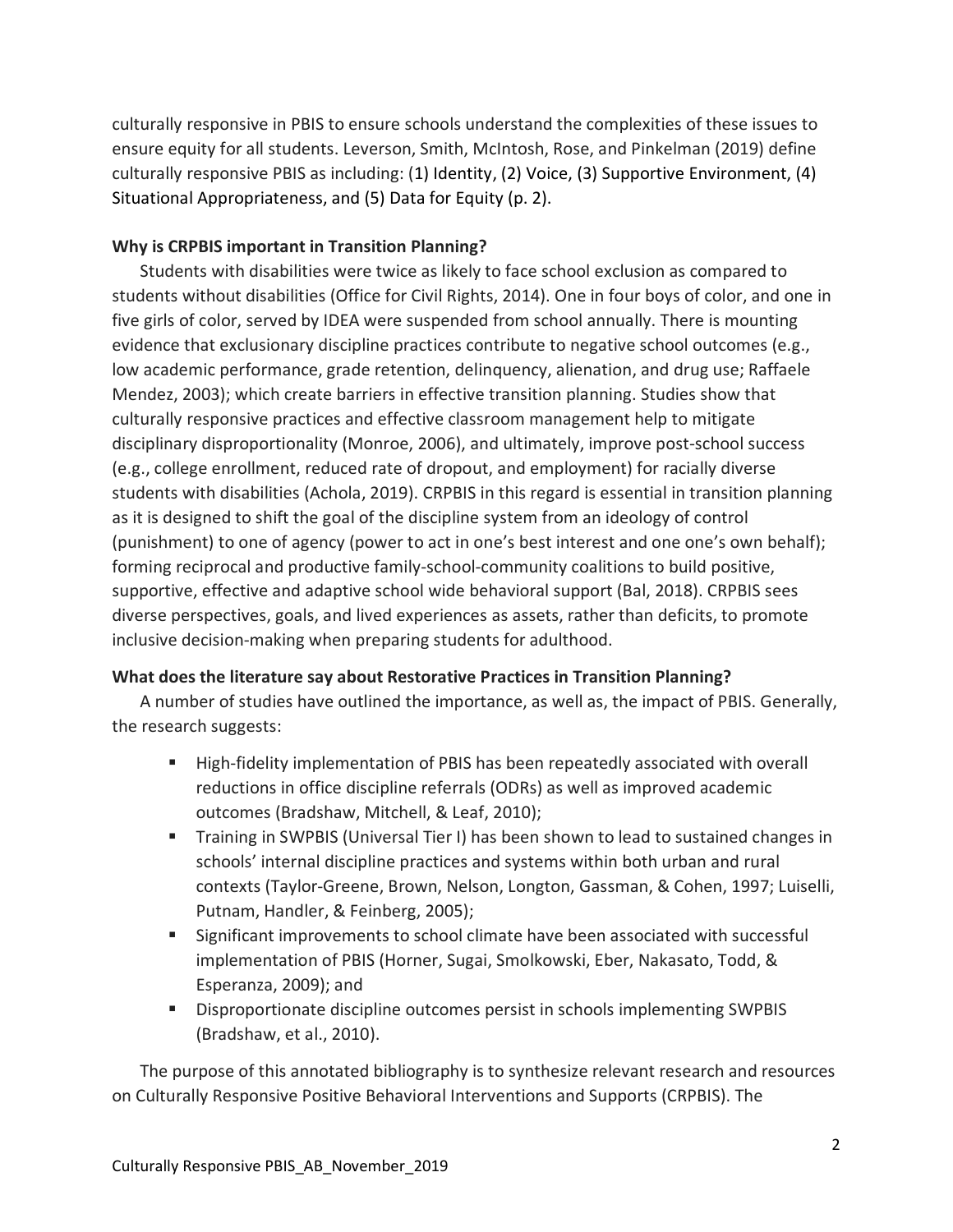implementation of CRPBIS and its associated outcomes were briefly summarized. To conclude, additional resources on CRPBIS were provided.

#### **References**

- Achola, E. O. (2019). Practicing what we preach: Reclaiming the promise of multicultural transition programming. *Career Development and Transition for Exceptional Individuals*, *42*, 188-193.
- Bal, A. (2018). Culturally responsive positive behavioral interventions and supports: A processoriented framework for systemic transformation. *Review of Education, Pedagogy, and Cultural Studies*, *40*, 144-174.
- Bradshaw, C. P., Mitchell, M. M., & Leaf, P. J. (2010). Examining the effects of schoolwide positive behavioral interventions and supports on student outcomes: Results from a randomized controlled effectiveness trial in elementary schools. *Journal of Positive Behavior Interventions*, *12*, 133-148.
- Bradshaw, C. P., Mitchell, M. M., O'Brennan, L. M., & Leaf, P. J. (2010). Multilevel exploration of factors contribution to the overrepresentation of Black students in office discipline referrals. *Journal of Educational Psychology, 102*, 508-520.
- Cramer, E. D., & Bennett, K. D. (2015). Implementing culturally responsive positive behavior interventions and supports in middle school classrooms. *Middle School Journal*, *43* (3), 18-24.
- Dupper, D. R., Theriot, M. T., & Craun, S. W. (2009). Reducing out-of-school suspensions: Practice guidelines for school social workers. *Children & Schools*, *31* (1), 6-14.
- Irvine, J. J. (1990). *Black students and school failure: Policies, practices, and prescriptions*. New York: Greenwood Press.
- Leverson, M., Smith, K., McIntosh, K., Rose, J., & Pinkelman, S. (2016). PBIS cultural responsiveness field guide: Resources for trainers and coaches. Retrieved from [http://www.pbiscaltac.org/resources/culturally%20responsive/PBIS%20Cultural%20Res](http://www.pbiscaltac.org/resources/culturally%20responsive/PBIS%20Cultural%20Responsiveness%20Field%20Guide.pdf) [ponsiveness%20Field%20Guide.pdf](http://www.pbiscaltac.org/resources/culturally%20responsive/PBIS%20Cultural%20Responsiveness%20Field%20Guide.pdf)
- Luiselli, J. K., Putnam, R. F., Handler, M. W., & Feinberg, A. B. (2005). Whole-School Positive Behavior Support: Effects on student discipline problems and academic performance. *Educational Psychology*, *25*, 183-198.

Monroe, C. (2006). Misbehavior or misinterpretation? Closing the discipline gap through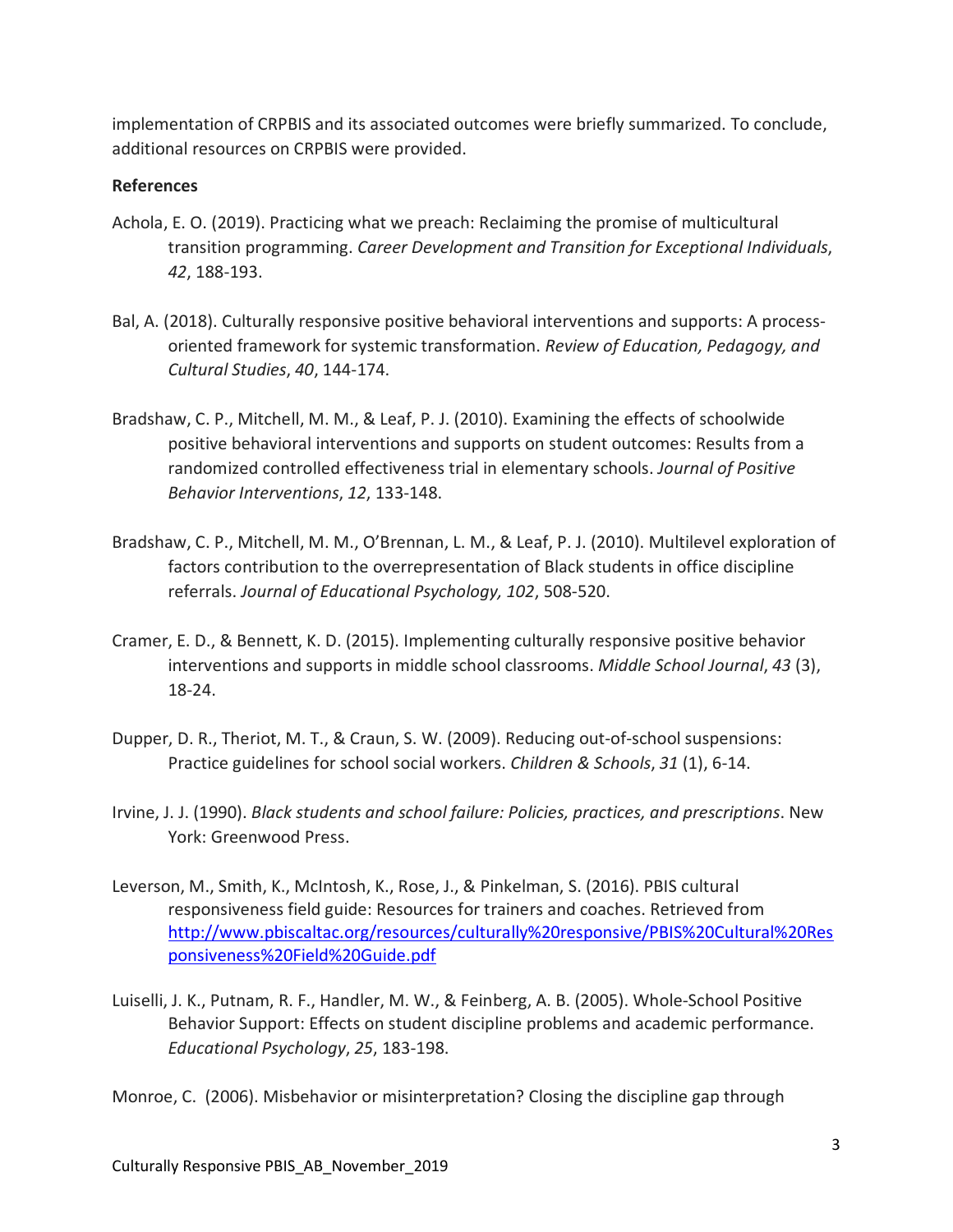cultural synchronization. *Kappa Delta Pi Record*, *42*, 161-165.

- Office of Civil Rights. (2014). *Civil rights data collection: Data snapshot* (school discipline). Washington, DC: U.S. Department of Education.
- Raffaele Mendez, L. M. (2003). Predictors of suspension and negative school outcomes: A longitudinal investigation. In J. Wald & D. J. Losen (Eds.), *New directions for youth development: No. 99 Deconstructing the school-to-prison pipeline* (pp. 17-34). San Francisco: Jossey-Bass.
- Sugai, G., Horner, R. H., Dunlap, G., Hieneman, M., Lewis, T., Nelson, C. M., Scott, T. … & Ruef, M. (2000a). Applying positive behavior support and functional behavioral assessment in schools. *Journal of Positive Behavior Interventions*, *2*, 131-143.
- Sugai, G., Sprague, J. R., Horner, R. H., & Walker, H. M. (2000b). Preventing school violence: The use of office discipline referrals to assess and monitor school-wide discipline interventions. *Journal of Emotional and Behavioral Disorders*, *8*, 94-101.
- Sugai, G., & Simonsen, B. (2012). *Positive behavioral interventions and supports: History, defining features, and misconceptions*. Mansfield, Connecticut: Center for Positive Behavioral Interventions and Supports.
- Taylor-Greene, S., Brown, D., Nelson, L., Longton, J., Gassman, T., Cohen, J., Swartz, J. … Hall, S. (1997). School-wide behavioral support: Starting the year off right. *Journal of Behavioral Education*, *7*, 99-112.
- Vincent, C. G., Randall, C., Cartledge, G., Tobin, T. J., & Swain-Bradway, J. (2011). Toward a conceptual integration of cultural responsiveness and schoolwide positive behavior support. *Journal of Positive Behavior Interventions, 13,* 219-229

#### Annotated bibliographies are listed chronologically from the most current publications.

#### **Cressey, J. (2019). Developing culturally responsive social, emotional, and behavioral supports.** *Journal of Research in Innovative Teaching & Learning***,** *12***, 53-67.**

- This descriptive, participatory case study takes place in a bilingual Spanish/English elementary school. Data were collected over a three-year period using mixed methods. The author's objective is providing readers with practical strategies to be implemented in schools to sustain culturally responsive social, emotional, behavior supports.
- Evidenced-based practice included the targeted support systems of Positive Behavior Intervention and Support (PBIS), Social Emotional Learning (SEL) practices and Culturally Responsive Practices CRP).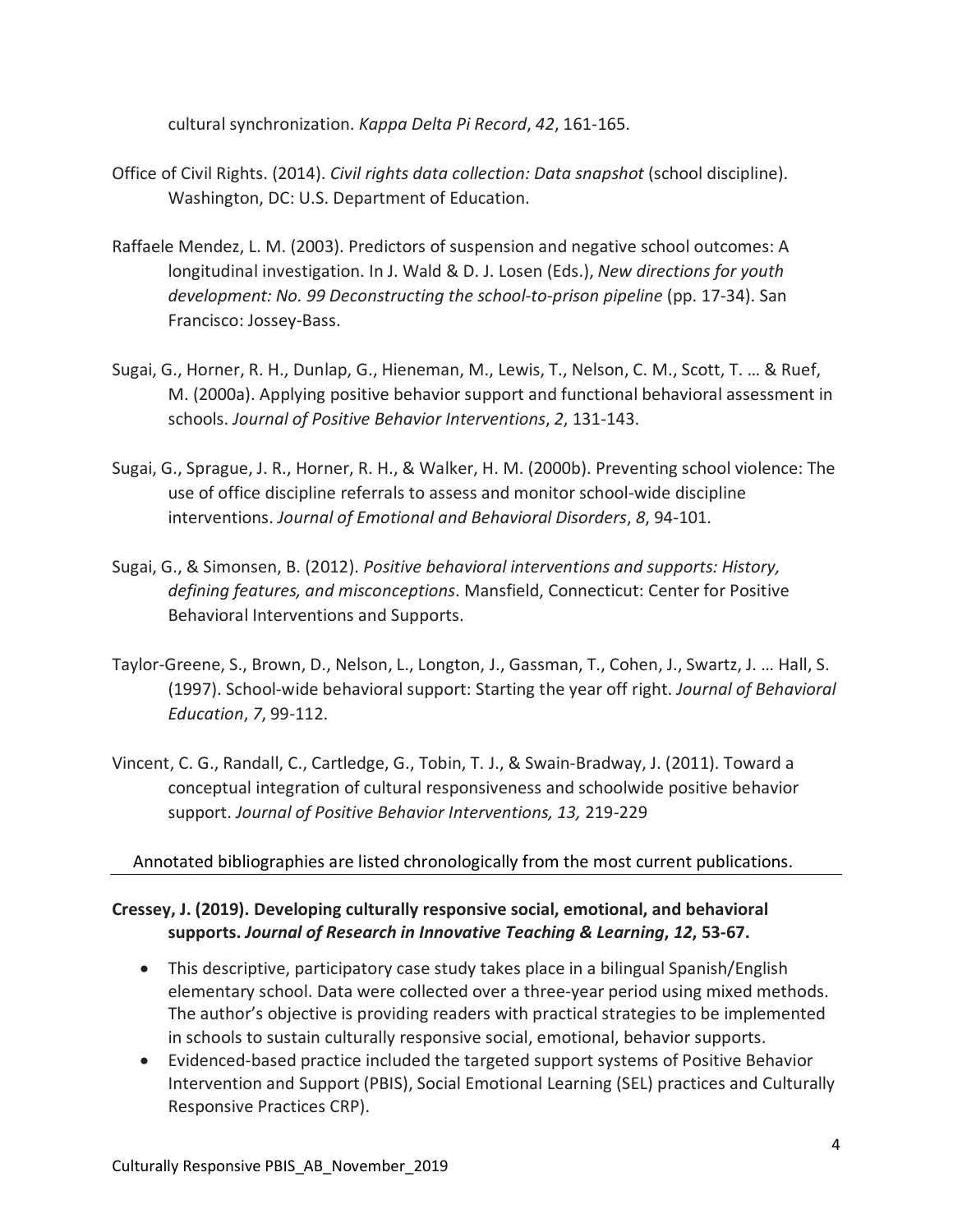- The author reflects on practices, theories, strategies, and challenges of implementing tiered support systems in a large, urban/suburban bilingual school.
- Data include "Check-in, and Check-out questions", a table providing the results of screening student for at-risk behavior from a third grade classroom, a snapshot of one student's individual progress displayed in a graph, and a table reporting fidelity measures of tier two scales and subscales.
- This article is relevant to district administrators, school-level administrators, practitioners, and researchers advancing the study and implementation of culturally responsive social emotional behavior supports.

### **Bal, A., Afacan, K., & Cakir, H. I. (2018). Culturally responsive school discipline: Implementing Learning Lab at a high school for systemic transformation.** *American Educational Research Journal***,** *55* **(5), 1007-1050.**

- This study addresses the process of creating Learning Labs (LL) to promote systemic transformation in school discipline procedures in an effort to decrease discipline disproportionality and increase student and family involvement through culturally responsive practices.
- Data reports include Tables representing Learning Lab sessions and participants, Photographic artifacts, Cyclical modeling of systemic transformations, a Frequency graph of LL actions, Questions for interactive groups sessions, scripted modeling of group interaction, narrative, and facilitation.
- CRPBIS researchers, administrators, staff, families, and community stakeholders may find this study beneficial to replicate.

# **Bradshaw, C. P., Pas, E. T., Bottiani, J. H., Debnam, K. J., Reinke, W. M., Herman, K. C., & Rosenberg, M. S. (2018). Promoting cultural responsivity and student engagement through Double Check coaching of classroom teachers: An efficacy study.** *School Psychology Review***,** *47* **(2), 118-134.**

- This article presents data from a randomized controlled trial (RCT) which tested the impact of a coaching approach which utilized the element of Double Check, a cultural responsivity and student engagement model on behavior outcomes as measured by office discipline referrals.
- The RCT included 158 elementary and middle school teachers randomized to receive coaching or serve as comparisons. All participating teachers were exposed to schoolwide culturally responsive professional development activities.
- Pre–post non-experimental comparisons indicated improvements in self-reported culturally responsive behavior management and self-efficacy for teachers in both conditions following professional development exposure.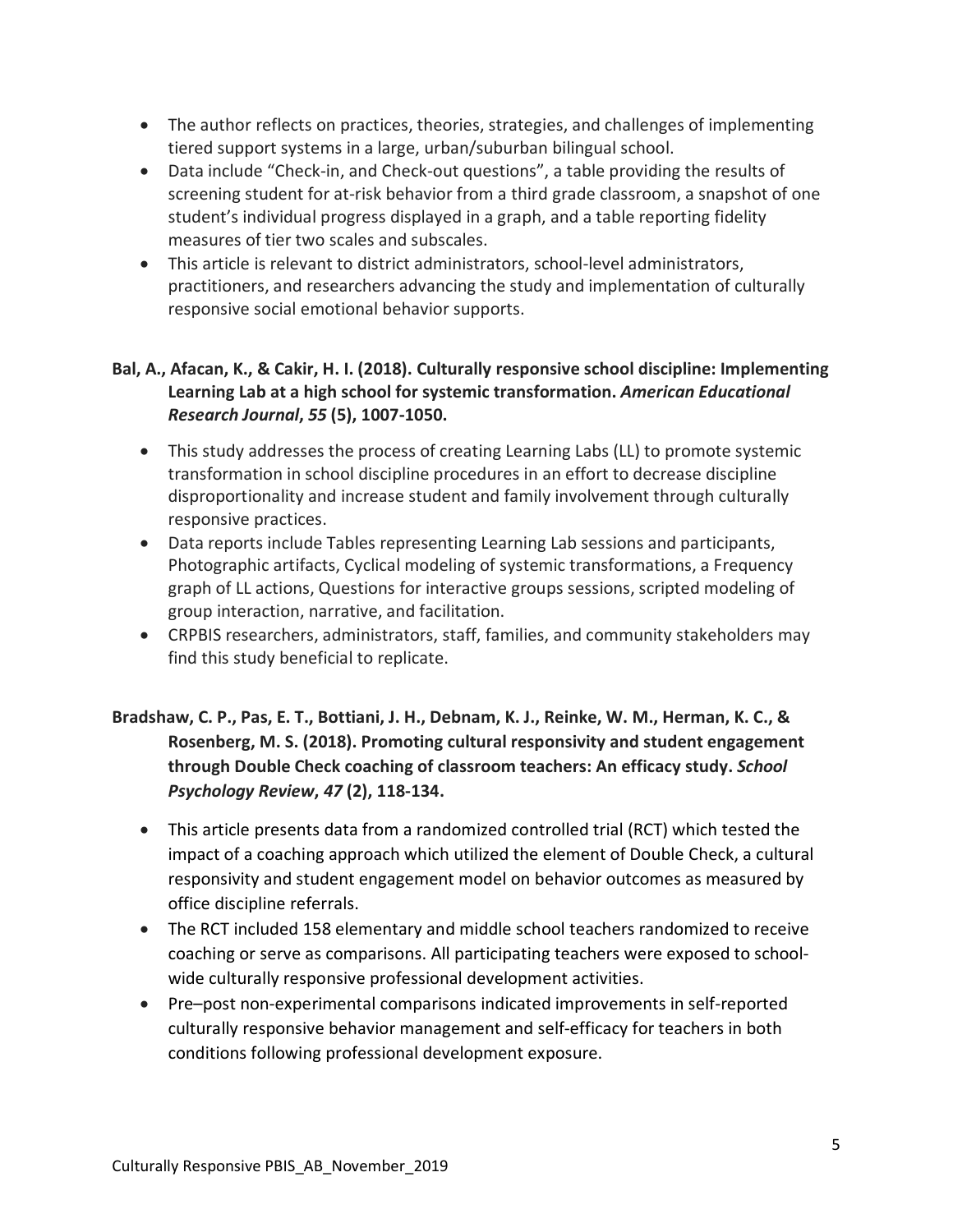- The findings suggest the potential promise of coaching combined with school-wide professional development for improving classroom management practices and possibly reducing office discipline referrals among Black students.
- This article is recommended to teachers, counselors, and state and local school personnel seeking to develop or improve cultural efficacy and culturally responsive practices.

# **Goodman-Scott, E., Hays, D.G., & Cholewa, B.E. (2018). It takes a village: A case study of positive behavioral interventions and supports implementation in an exemplary urban middle school.** *Urban Review, 50* **(1), 97-122.**

- This qualitative single-case study of PBIS is a widely implemented, culturally responsive framework using prevention and intervention activities to promote a safe school climate and positive academic and behavioral student outcomes.
- The authors provide a rich description of PBIS implementation in an exemplary urban middle school based on school documents and the voices of several school leaders.
- The study also examined the corresponding role of the school counselor.
- Results included positive school outcomes and the emergence of five themes, including the importance of administrative leadership, proactive PBIS practices, creating consistency, building community, and school counselor integration.

#### **Larson, Kristine E., Elise T. Pas, Catherine P. Bradshaw, Michael S. Rosenberg, & Norma L. Day-Vines. (2018). Examining how proactive management and culturally responsive teaching relate to student behavior: Implications for measurement and practice.**  *School Psychology Review,* **47 (2) 153-166.**

- The purpose of this study included a quantitative multi-method approach, using a teacher self-efficacy survey and classroom observations to determine teachers' use of culturally responsive teaching practices and the use of proactive PBIS.
- Data were collected from 18 schools and 274 teachers.
- School-wide implementation of proactive and positive behavior management
- Tables include "Standardized Parameter Estimates for Structural Model (N=274)", "Structural Equation Model Displaying Standardized and Statistically Significant Associations", and "Descriptive Statistics of Measures and Correlations".
- This article may be beneficial for researchers, states, and districts seeking researchbased practices.

# **Loman, S.L., Strickland-Cohen, M.K., & Walker, V.L. (2018). Promoting the accessibility of SWPBIS for students with severe disabilities.** *Journal of Positive Behavior Interventions, 20* **(2), 113-123.**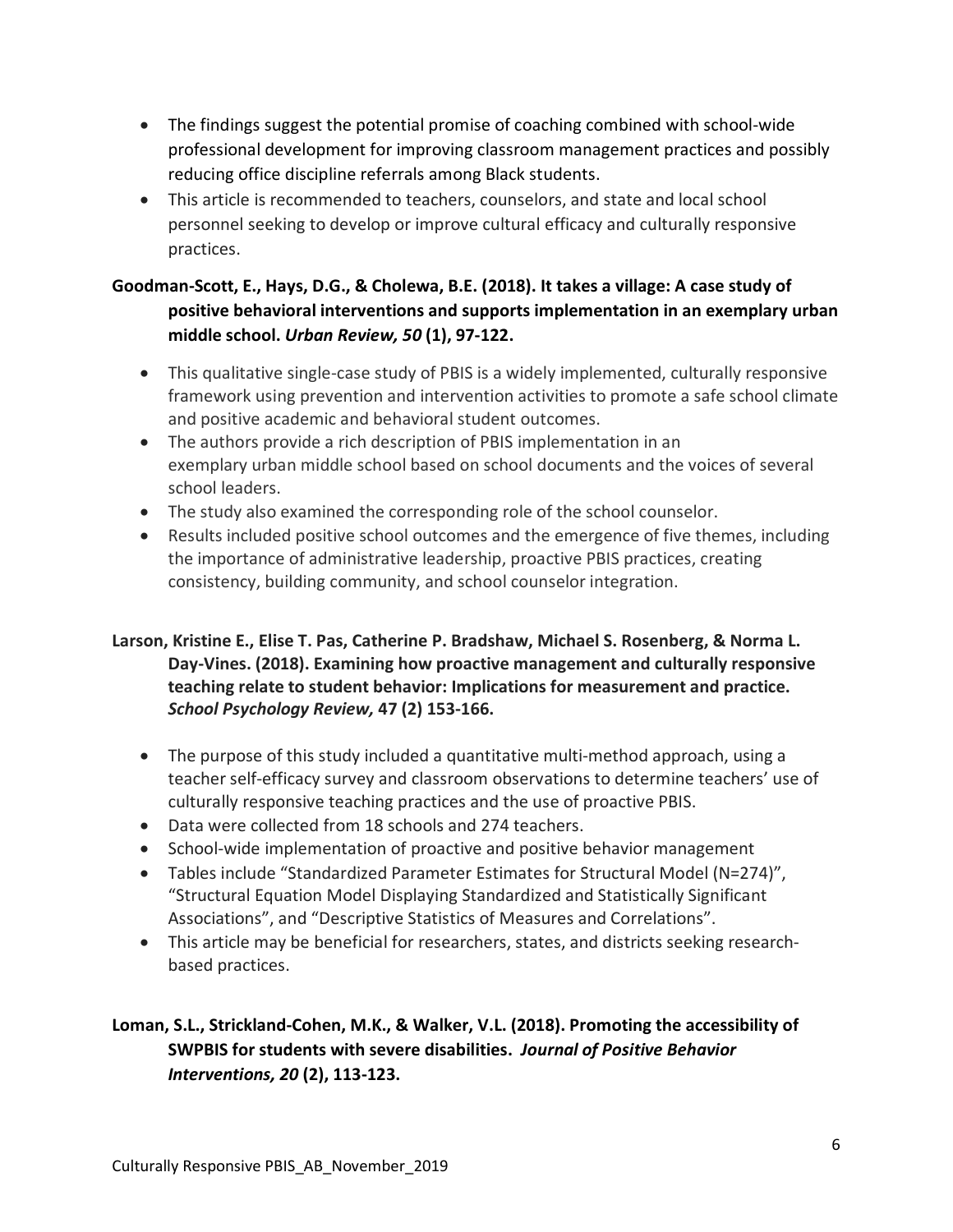- The authors of this study examined the attainable benefits of a Schoolwide Positive Intervention and Support program for students with profound disabilities.
- Using evidenced-based practices such as defining skills, using time delay for student response, reinforcement and maintenance of skills and the framework of Universal Design for Learning, (UDL), for example posting pictures, photographs, or other representations to symbolize written rules associated with PBIS.
- Three elementary schools participated in the study recruiting special education teachers to modify SWPBIS with culturally relevant lessons which incorporated the use of utilizing student voice or narrative, adding visual representation such as photos or graphs, and adapting lesson plans.
- Students participating in the study showed improvement in the duration of behaviors, or length of time behaviors occurred. Researchers coded behaviors such as physical aggression, verbal or physical disruption and social validity was expressed by teachers implementing the interventions.
- This study would be beneficial to researchers and practitioners looking to improve accessibility of SWPBIS for students with severe disabilities.

### **Noltemeyer, A., Palmer, K., James, A., & Wiechman, S. (2018). School-Wide Positive Behavioral Interventions and Supports (SWPBIS): A synthesis of existing research.** *International Journal of School & Educational Psychology***, 1–10. <https://doi.org/10.1080/21683603.2018.1425169>**

- Researchers utilizing the services of two graduate research assistants used electronic databases to compile research studies to review the extant literature between student outcomes and School-wide Positive Behavior Interventions and Supports (SWPBIS).
- The literature was coalesced from 55 studies to deduce number, validity, and kinds of SWPBIS being implemented and significance of the correlation between studies.
- The researchers concluded that the current literature provided a majority of studies which had positive findings citing improved academic and behavioral outcomes for those schools implementing SWPIS.
- School district leaders, school administrative and leadership teams and researchers should find this synthesis advantageous.

# **Salle, T. L., George, H. P., Mccoach, D. B., Polk, T., & Evanovich, L. L. (2018). An examination of school climate, victimization, and mental health problems among middle school students self-identifying with emotional and behavioral disorders.** *Behavioral disorders***,** *43* **(3) 383-392.**

• The intent of this study was to provide an opportunity for students with an emotional and behavioral disorder (EBD) to identify characteristics and understanding of school climate in comparison with their peers without disabilities.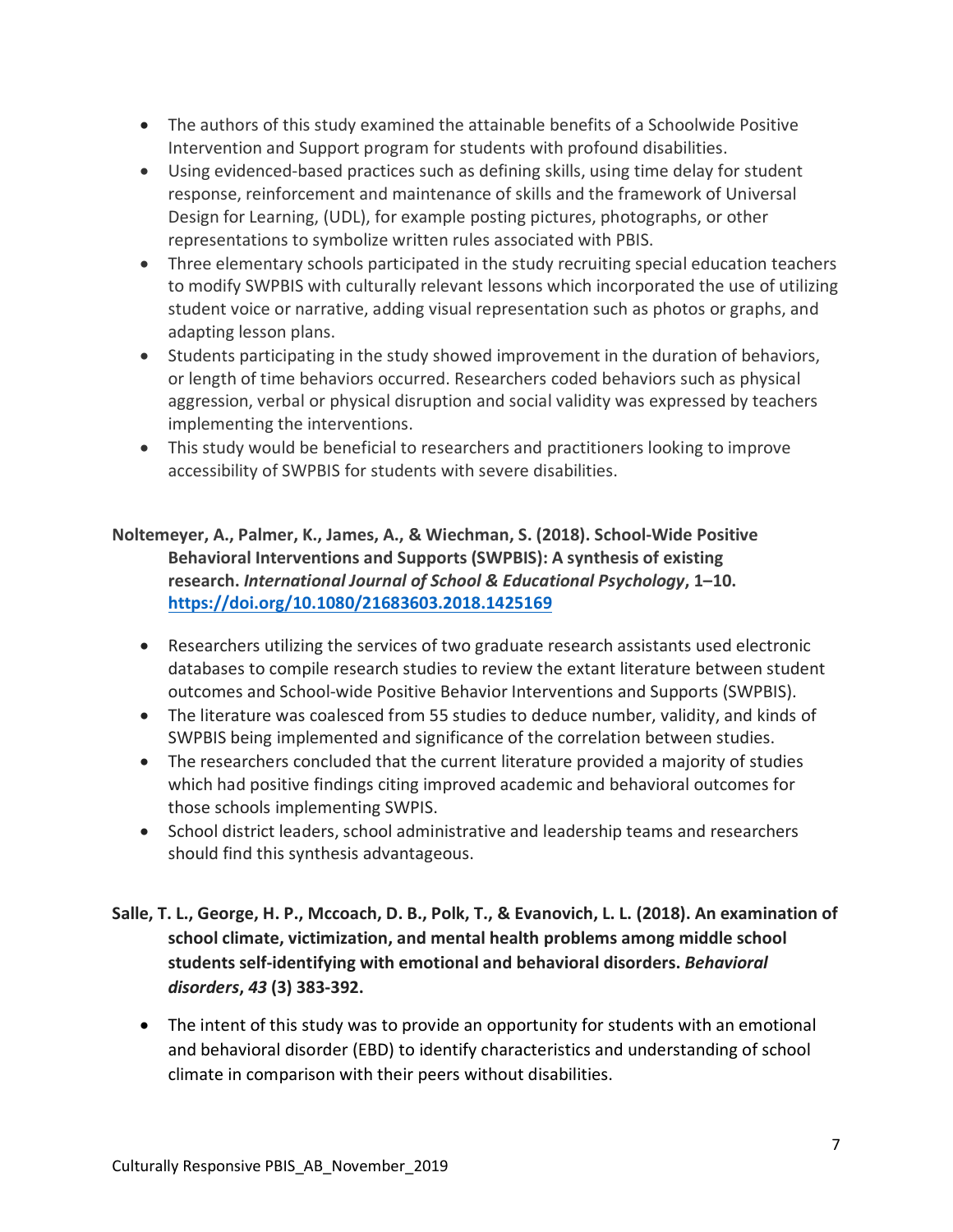- A state student health survey was used to gather data. Researchers explored mental health services and school climate and the correlation with victimization for students with EBD and their perceptions regarding school climate.
- The setting of the study took place in a southeastern school district in the United States and involved participants from 617 schools.
- Conclusions from the study included students with EBD reported experiencing fewer positive perceptions and school climate and an increased rate of mental health issues than their peers without disabilities.
- Data highlighted in the article include tables on student demographics and characteristics and variable means.
- This article may be relevant to researchers, school districts, mental health providers, and school counselors.

### **McDaniel, S. C., Kim, S., & Guyotte, K. W. (2017). Perceptions of implementing positive behavior interventions and supports in high-need school contexts through the voice of local stakeholders.** *Journal of At-Risk Issues***,** *20* **(2), 35-44.**

- The goal of this qualitative case study was to explore the perceptions of those facilitating, implementing and sustaining Positive Behavior Interventions and Support (PBIS) through the semi-structured focus group of four stakeholders.
- Components of PBIS implementation included: he perceptions outcomes of PBIS implementation, productive feedback regarding barriers, other supports needed, and a discussion regarding future implementation of practices.
- Data include participant demographics which include a teacher, Guidance Counselor, School Psychologist, and an Assistant Principal and the focus group questions used during the focus group sessions.
- Outcomes were outlined and discussed through four basic themes that were discovered. Those who would benefit from this case study include stakeholders and support staff within schools and researchers working to advance the study of culturally responsive PBIS, school climate and increasing student engagement.

### **Bal, A., Schrader, E. M., Afacan, K., & Mawene, D. (2016). Using learning labs for culturally responsive positive behavioral interventions and supports.** *Intervention in School and Clinic***,** *52* **(2), 122-128.**

• This practitioner article provides information on how to implement a related to a CRPBIS Learning Lab and includes a case study that took place in an urban midwestern school district in three K-12 schools and focused on implementation of the CRPBIS Learning Lab. The two main goals were to bring local stakeholders (parents, families, teachers, community representatives and organizations) together as part of a problem solving process and to decrease student discipline referrals and suspensions by reconstructing school discipline practices to become more culturally responsive.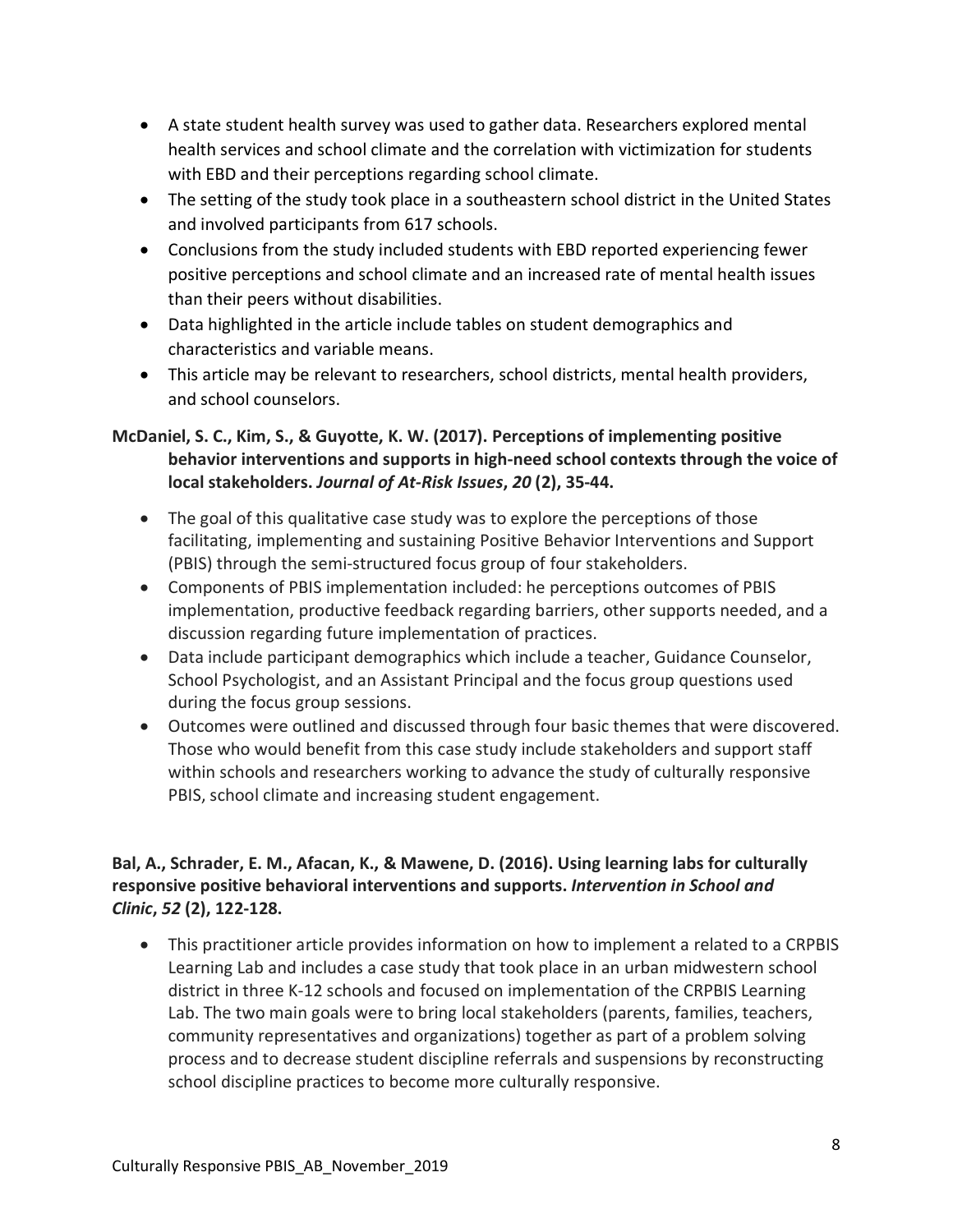- Contributions of this practitioner article include providing steps to form a CRPBIS Learning Lab in Schools. Steps included discussion on how to involve administrators in the process, forming a group, establishing inclusion, and the cycles of change in running the lab.
- A case study model of the renovated discipline system at the high school is included detailing the process, proving examples, and steps to creating a culturally responsive system of support through the PBIS system.
- Community stakeholders, school level staff, and researchers may potentially benefit from the model and steps for creating and sustaining CRPBIS Learning Labs in schools.

#### **Betters-Bubon, J., Brunner, T., & Kansteiner, A. (2016). Success for all? The role of the school counselor in creating and sustaining culturally responsive positive behavior interventions and supports programs.** *Professional Counselor***,** *6* **(3), 263-277.**

- The purpose of this case study focused on a Midwestern, suburban elementary school practicing Culturally Responsive Positive Behavior Supports and Intervention (CRPBIS) and the sustainability of culturally responsive practices used by school counselors over a 5-year period.
- Evidenced based practices were used to model culturally responsive practices for staff to enhance their interactions with students. Examples include the school providing training and opportunity for counselors and staff to examine and reflect on their own cultural competence and awareness and the importance of awareness of student cultural backgrounds to increase positive interactions with families and students.
- The authors provide a detailed diagram demonstrating the interactions of cultural equity, validity, relevance and validation, knowledge and self-awareness. A chart of CRPBIS categories is also provided with examples and strategies for implementation. A graph of student discipline disproportionality highlighting office discipline referrals, OCRs is followed by a discussion on the validity and implications for the case study.
- This article is recommended for guidance counselors, school support staff, and teachers desiring to implement CRPBIS in schools.
- **Leverson, M., Smith, K., McIntosh, K., Rose, J., & Pinkelman, S. (2016). PBIS cultural responsiveness field guide: Resources for trainers and coaches. Retrieved from [http://www.pbiscaltac.org/resources/culturally%20responsive/PBIS%20Cultural%20R](http://www.pbiscaltac.org/resources/culturally%20responsive/PBIS%20Cultural%20Responsiveness%20Field%20Guide.pdf) [esponsiveness%20Field%20Guide.pdf](http://www.pbiscaltac.org/resources/culturally%20responsive/PBIS%20Cultural%20Responsiveness%20Field%20Guide.pdf)**
	- This field guide provides the framework of SWPBIS by aligning the core tenets with culturally responsive practices.
	- Cultural responsiveness includes (a) having high expectations for all students, (b) using students' cultures and experiences to enhance learning, and (c) providing students with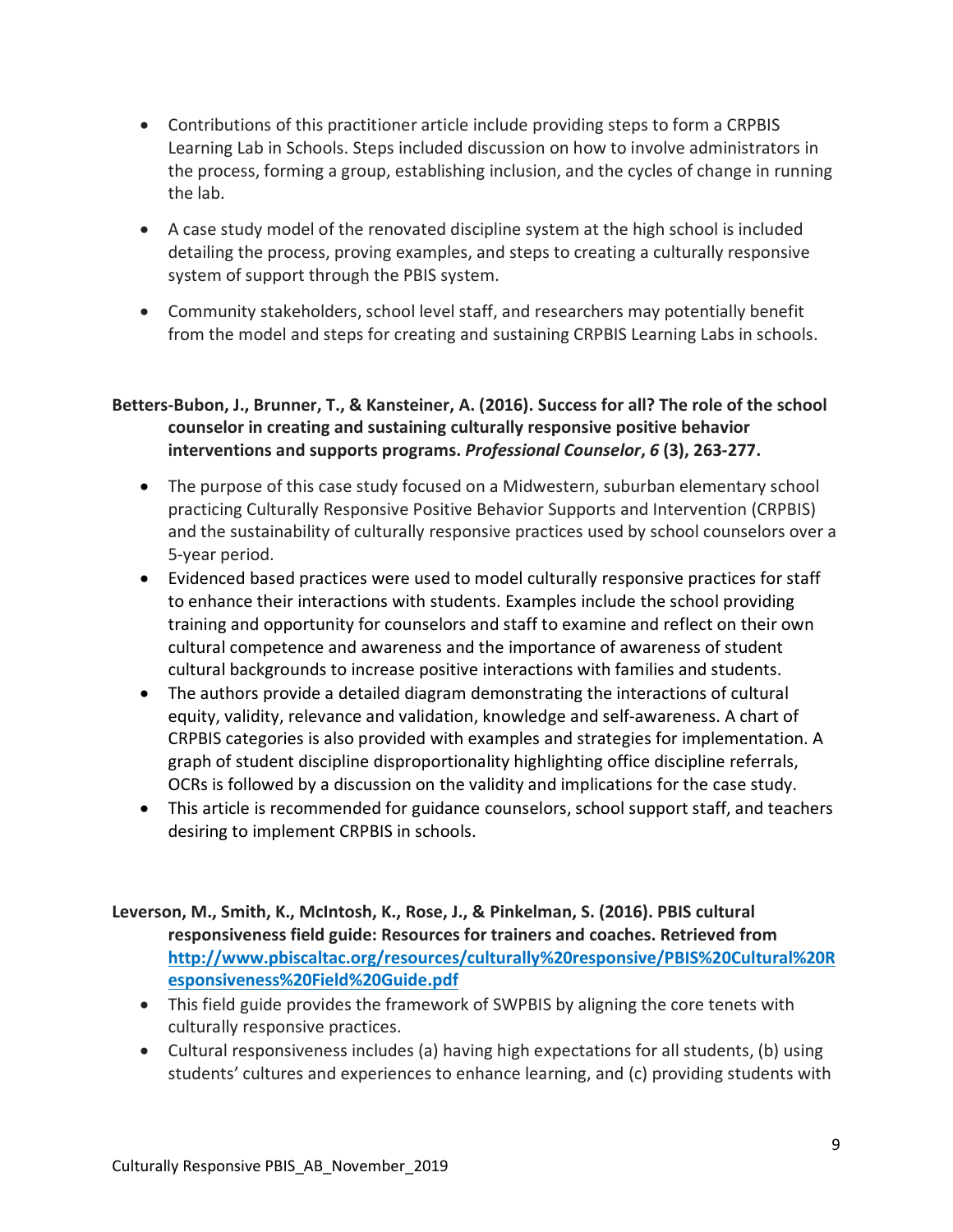and without disabilities access to adequate resources and effective instruction within the SWPBIS framework.

- Section I of the field guide is an identity awareness unit focusing on how practitioners and students' identities affect the school culture. Section II is a resource for embedding cultural responsiveness into SWPBIS implementation.
- The field guide also provides appendices which include a glossary, lesson plans, and activities.
- This guide would benefit schools and school-based personnel in developing or enhancing their culturally responsive SWPBIS.

# **Bal, A. (2015).** *Culturally responsive behavior interventions and supports* **(WCER Working Paper No. 2015-9). Retrieved from**

**<http://www.wcer.wisc.edu/publications/workingpapers/Papers/papers.php>**

- The goal of this paper is to provide an overview of behavior interventions and support framed within culturally responsive practices. It seeks to bring attention to international, national and local policy-level stakeholders by describing sustainable attributes of Culturally Responsive Positive Behavior Interventions and Support (CRPBIS).
- A PBIS literature review is included which focuses on culturally responsive practices. A theoretical discussion follows targeting the main components of practice. These dispositions cover the main goals of providing cultural competence training and professional development within schools; confronting the office discipline referral, ODR, discipline disparity, and including nondominant communities and students when setting school expectations and implementing PBIS.
- Data include diagrams of *Cultures in Schools and School Cultures* (p. 10), The cyclical representation of *Systemic Transformation and Expansive Learning Cycle* (p.13), *Constellation of activity systems with a shared object* (p. 15) and a figure representing *Historical Evaluation of PBIS* (p. 24).
- The author reaches out to stakeholders and policy-makers who control and influence practices in schools to reduce discipline disparity through the implementation of CRPBIS

#### **Banks, T., & Obiakor, F. E. (2015). Culturally responsive positive behavior supports: Considerations for practice.** *Journal of Education and Training Studies***,** *3***, 83-90.**

- The purpose of this paper was to provide a description of CRPBIS and combine it with cultural and linguistic variables to enrich interactions and behavior of culturally and linguistically diverse (CLD) students.
- Culturally responsive practices were emphasized, such as enhancing effective teaching practices, increasing staff members cultural knowledge and self-awareness, validating of other cultures, and increasing cultural awareness.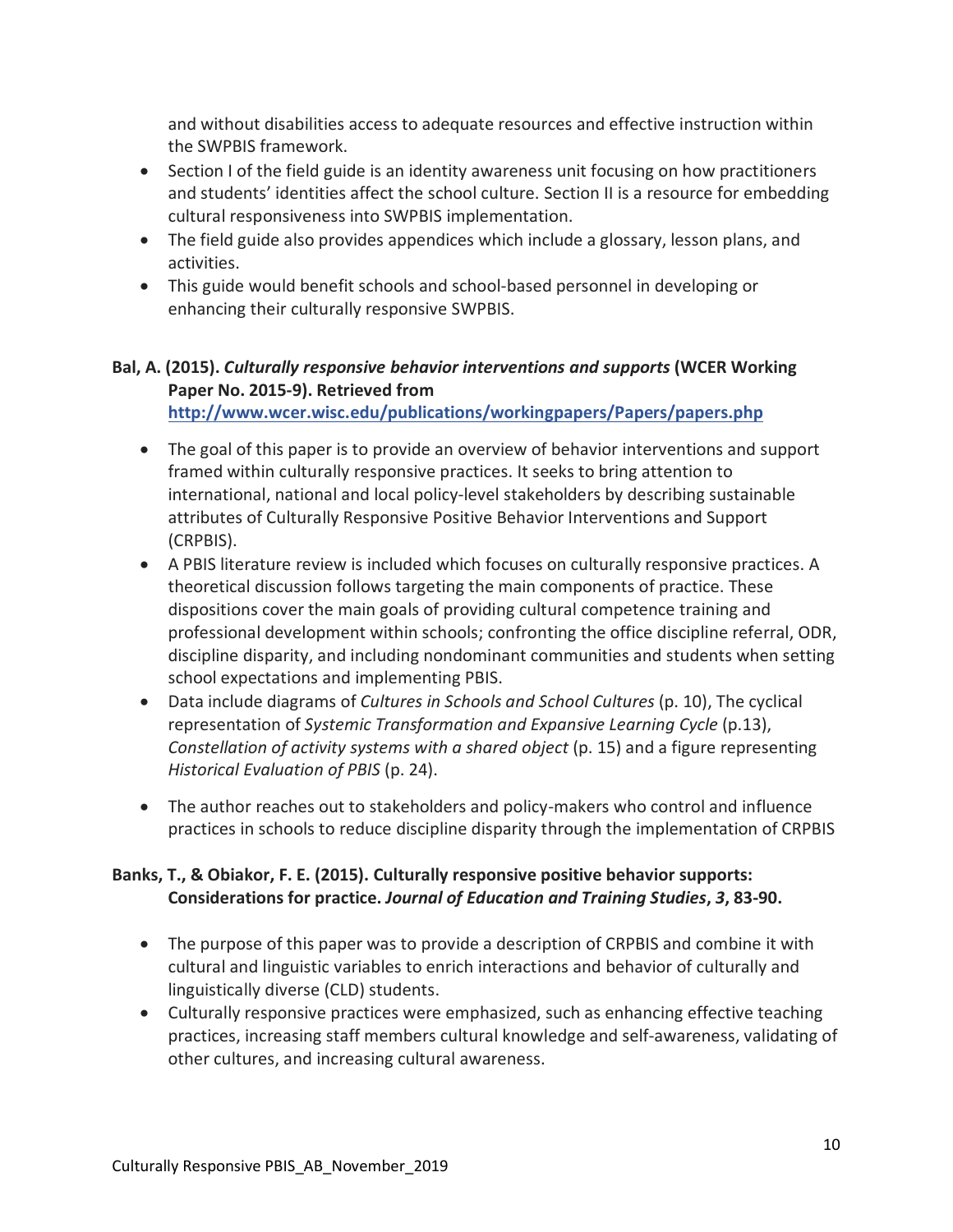- The article also focuses on interventions, including culturally responsible effective teaching practices, problem resolution, and modeling practices to promote relationships.
- Whole school staff, teachers, administration may benefit from these principles to increase awareness on student behavior and background to help decrease behavior and special education referrals.

## **Cramer, E. D., & Bennett, K. D. (2015). Implementing culturally responsive positive behavior interventions and supports in middle school classrooms.** *Middle School Journal***,** *46* **(3), 18-24.**

- A narration of the experience of a novice classroom teacher who collaborates with an experienced special education teacher to reduce subtle assumptions filled with cultural bias which playout in the classroom is showcased.
- This article reveals important implications for managing student behavior in more productive and culturally appropriate ways.
- CRPBIS is defined and the basic tenets were discussed.
- Interactions with students and families as well as home-school collaboration were discussed along with curriculum and instruction strategies.
- The article includes a checklist for CRPBIS areas for middle school teachers which include teacher attitudes/beliefs, interactions, home/school collaboration, curriculum, instruction, and management systems.
- This is a resource for practitioners and could be modified for elementary and secondary students and classrooms.

## **Wilson, A. N. (2015). A critique of sociocultural values in PBIS.** *Behavior Analysis in Practice***,** *8***, 92-94.**

- This discussion paper includes the PBIS framework and provides a brief overview of the tiered system of support.
- Use of mindfulness-based practices, theoretical applications, and practices were discussed, such as, student self-acceptance and self-esteem and sociocultural differences between school administration and school student body.
- Examples were provided for what the inclusion of wraparound mental health services might look like modeled for each tier of support.
- School administration and school district personnel may find this discussion useful when considering providing a cultural shift in PBIS practices.

## **Bal, A., Kozleski, E. B., Schrader, E. M., Rodriguez, E. M., & Pelton, S. (2014). Systemic transformation from the ground–up: Using learning lab to design culturally responsive**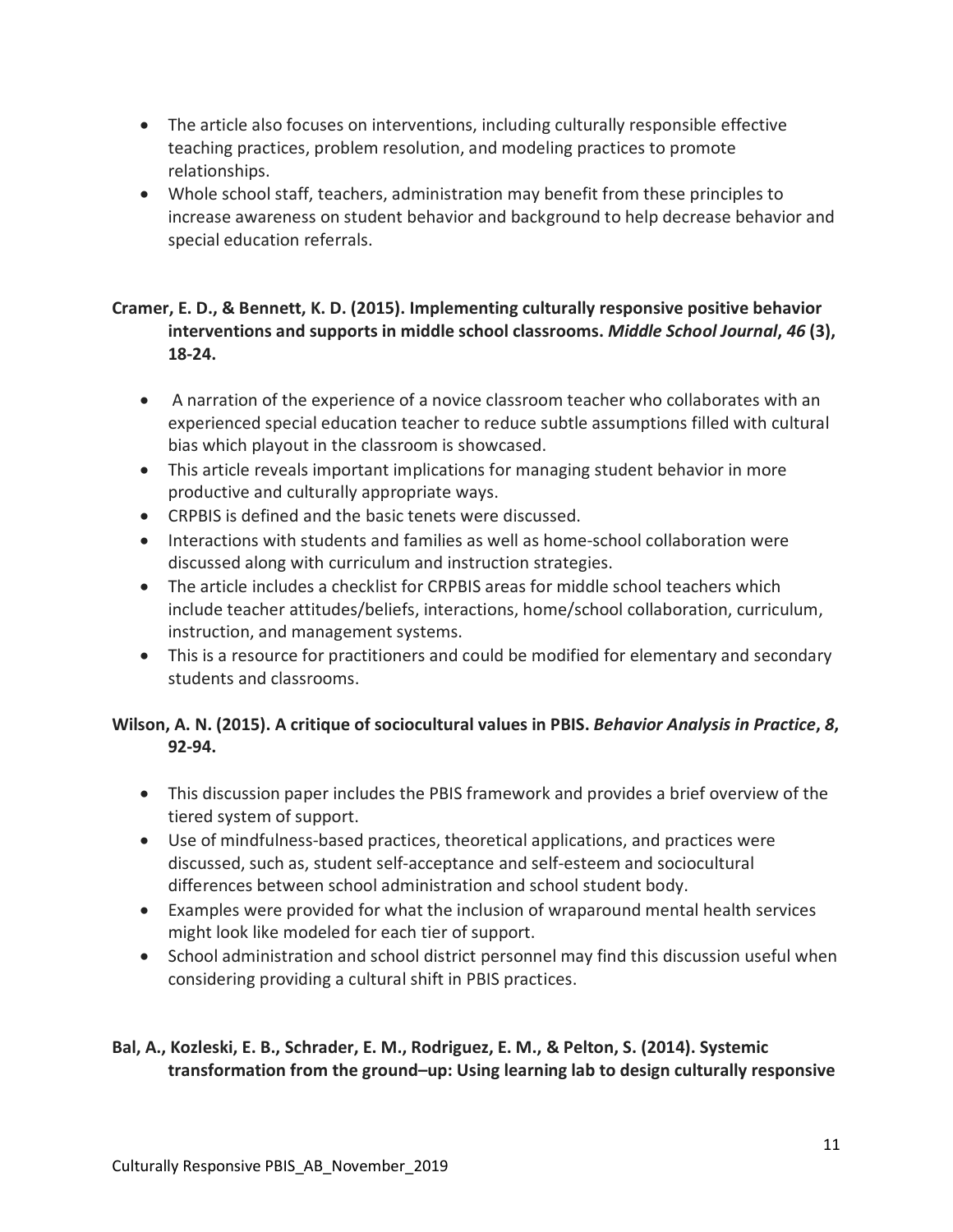**schoolwide positive behavioral supports.** *Remedial and Special Education***,** *35* **(6), 327- 339.**

- SWPBIS addressing racial disproportionality for students served under the Individuals with Disabilities Act (IDEA, 2004) were highlighted in this article.
- It recommends that culturally responsive practices should be included in PBIS and provides examples of implementation, for instance, enhancing school staff's cultural competency and self-awareness and validating ethnic and cultural groups that were different than their own.
- Researchers used formative intervention methodology which is outlined as having five principles: collective activity system, systemic redesign, design of new systems, expansive learning actions, and cycles of expansive learning.
- This qualitative case study describes how the Learning Lab was designed by stakeholders developing their own culturally responsive behavior support system.
- Results include the use of cultural re-mediation from individual acts toward collective agency.
- This study could be beneficial to practitioners, administrators, school districts, and
- researchers to address disproportionality in school discipline.

## **Greflund, S., McIntosh, K., Mercer, S. H., & May, S. L. (2014). Examining disproportionality in school discipline for Aboriginal students in schools implementing PBIS.** *Canadian Journal of School Psychology***,** *29* **(3), 213-235.**

- The aim of this exploratory study was to examine the disproportionality in office discipline referrals (ODR) of Aboriginal students in schools practicing Positive Behavior Intervention and Supports (PBIS) as compared to non-aboriginal students. The study took place in five elementary and middle schools in rural British Columbia and Alberta and participant  $n = (1,750)$  students.
- The five schools in the study had been participating in the PBIS program ranging from 2- 10 years due to the high ODRs in the district. Data were collected through archival extraction of discipline data and feedback from district and school administrators.
- Researcher's discussion includes possible reasons the hypothesis was not supported. Explanations include the use of culturally responsive practices which included: the creation of positive school culture when implementing the PBIS program; increased practitioner cultural awareness of the Aboriginal community and students; and additional support to the population of students.
- The study would be beneficial for researchers pursuing advancing the field of culturally responsive PBIS, school districts and teachers.

# **Irby, D. J. (2014). Trouble at school: Understanding school discipline systems as nets of social control.** *Equity & Excellence in Education***,** *47* **(4), 513-530.**

• The author of this article argues for improvement and renovation of the discipline systems in school districts and breaks the system down into discipline systems as nets of social control. This article contributes to the dialogue and research showing the need for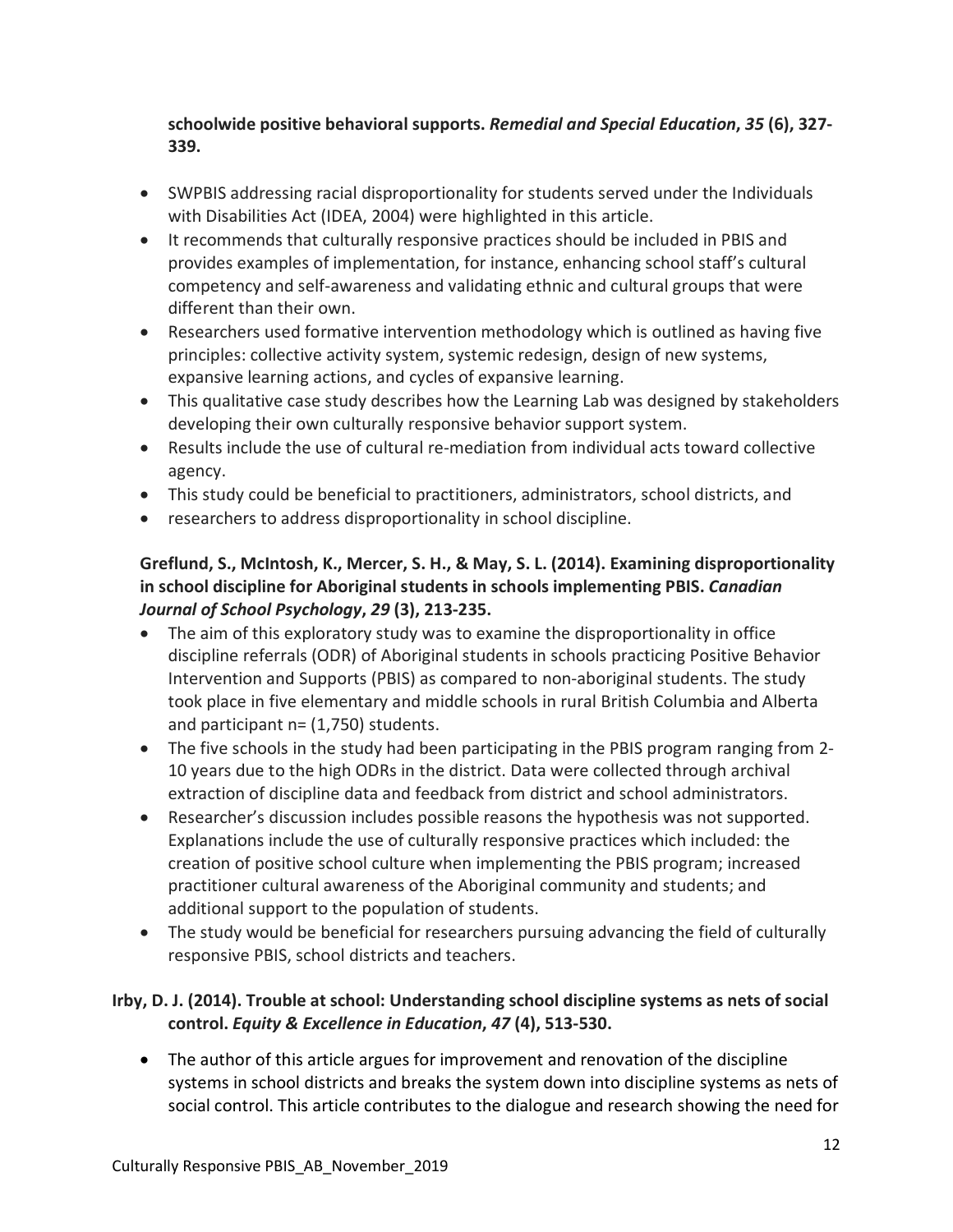Culturally Responsive Positive Behavior Intervention and Support (CRPBIS) by calling for policy change, relationship building and cultural attentiveness in school practices.

- Figures include a graphic of the levels of school discipline nets, defining each and providing examples. Several other figures compare the nets and provide visuals for how these nets widen and deepen.
- The school discipline network uses a social constructionist heuristic frame and the author goes into detailed discussion and provides data that students of color, even in schools which provide PBIS and calls for the creation of CRPBIS in schools.
- The author mentions that this article is for administrators, teachers, school support staff and researchers.

**McIntosh, K., Moniz, C., Craft, C. B., Golby, R., & Steinwand-Deschambeault, T. (2014). Implementing school-wide positive behavioral interventions and supports to better meet the needs of indigenous students.** *Canadian Journal of School Psychology***,** *29* **(3), 236-257.**

- Authors of this descriptive case study of Positive Behavior and Intervention Support (PBIS) report on the culturally responsive practices used in PBIS implementation in a high school in a territory in the Northwest.
- An explanation of the cultural values of indigenous students and the cultural disassociation expectations of school administrators were emphasized as causal challenges in explaining cultural disconnects within the school.
- Cultural responsiveness is defined and attributes of social value, attitudes and expectations of indigenous elders, community, socialization and communication were explored and embedded in PBIS practices and implementation within the school.
- Data is displayed in a graph highlighting the sustained decline of indigenous students over a nine year period. Culturally relevant PBIS contributed to this disciple decrease in the indigenous students.
- School districts, Administrators, Practitioners and researchers would be interested in this descriptive study.

## **Sugai, G., O'Keeffe, B. V., & Fallon, L. M. (2012). A contextual consideration of culture and school-wide positive behavior support.** *Journal of Positive Behavior Interventions***,** *14* **(4), 197-208.**

- The aim of this article is to explore School-Wide Positive Behavior Support (SWPBIS) within a cultural context.
- Researchers describe a contextual perspective on culture founded upon the principles of behavior theory and analysis.
- Cultural definitions and disciplines were provided and examples of each were given.
- Adopting Behavior Analytic terms, definitions and principles were displayed within a cultural context and examples of each were provided.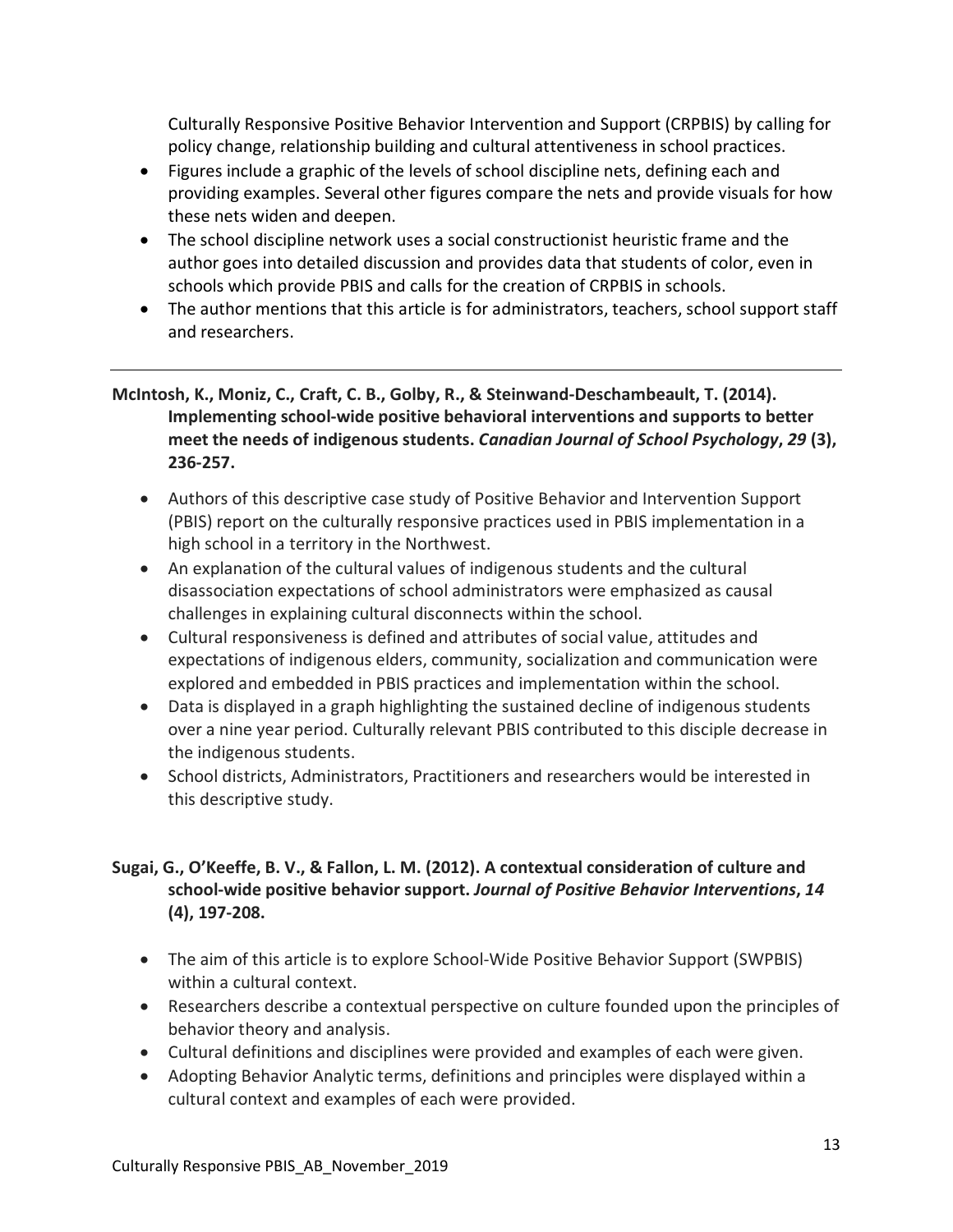- An overview of OSEP Center on PBIS Implementation Blueprint is referenced displaying the phases of practice implementation.
- A Table with "SWPBS Elements and Suggestions for Enhancing Contextual and Cultural Relevance" highlights Elements and Suggestions for Practice.'
- This article is written for multiple audiences which include practitioners, researchers, and policy makers.

#### **Vincent, C. G., Swain-Bradway, J., Tobin, T. J., & May, S. (2011). Disciplinary referrals for culturally and linguistically diverse students with and without disabilities: Patterns resulting from school-wide positive behavior support.** *Exceptionality***,** *19* **(3), 175-190.**

- The goal of this study was to reduce discipline referrals for culturally and linguistically diverse (CLD) students while examining school-wide behavior support (SWPBS).
- SWPBS is defined and basic principles were discussed, such as, importance of positive school expectations and procedures, proactive teaching, allocation of resources.
- Universal support is outlined with interventions, support and implementations.
- The study calls for further research to include a larger sample which would include Native American and Asian American students.
- Researchers, administrators, and practitioners will benefit from this article to aid in supporting students from varying racial-ethnic backgrounds.

### **Vincent, C. G., Randall, C., Cartledge, G., Tobin, T. J., & Swain-Bradway, J. (2011). Toward a conceptual integration of cultural responsiveness and schoolwide positive behavior support.** *Journal of Positive Behavior Interventions***,** *13* **(4), 219-229.**

- SWPBS and culturally responsive practices (CRP) were outlined in this paper.
- Discussion of the four features of SWPBS include data driven decision making, evidence based behavior support, schoolwide evidence based delivery of support, and social and academic outcomes valued by all stakeholders.
- Culturally responsive educational practices were highlighted including, enhancing staff members' cultural knowledge, and cultural self-awareness, validating others' culture, increasing cultural relevance, establishing cultural validity, and emphasizing cultural equity.
- An overview of a school district's activities to blend SWPBS and CRP were designated in a table for ease of navigation and reference. The table includes examples of outcomes, systems, data, and practices implemented over a one-four year span with future plans included.
- This article could benefit practitioners and staff, school and district personnel, and researchers.

## **Vincent, C. G., & Tobin, T. J. (2011). The relationship between implementation of school-wide positive behavior support (SWPBS) and disciplinary exclusion of students from various**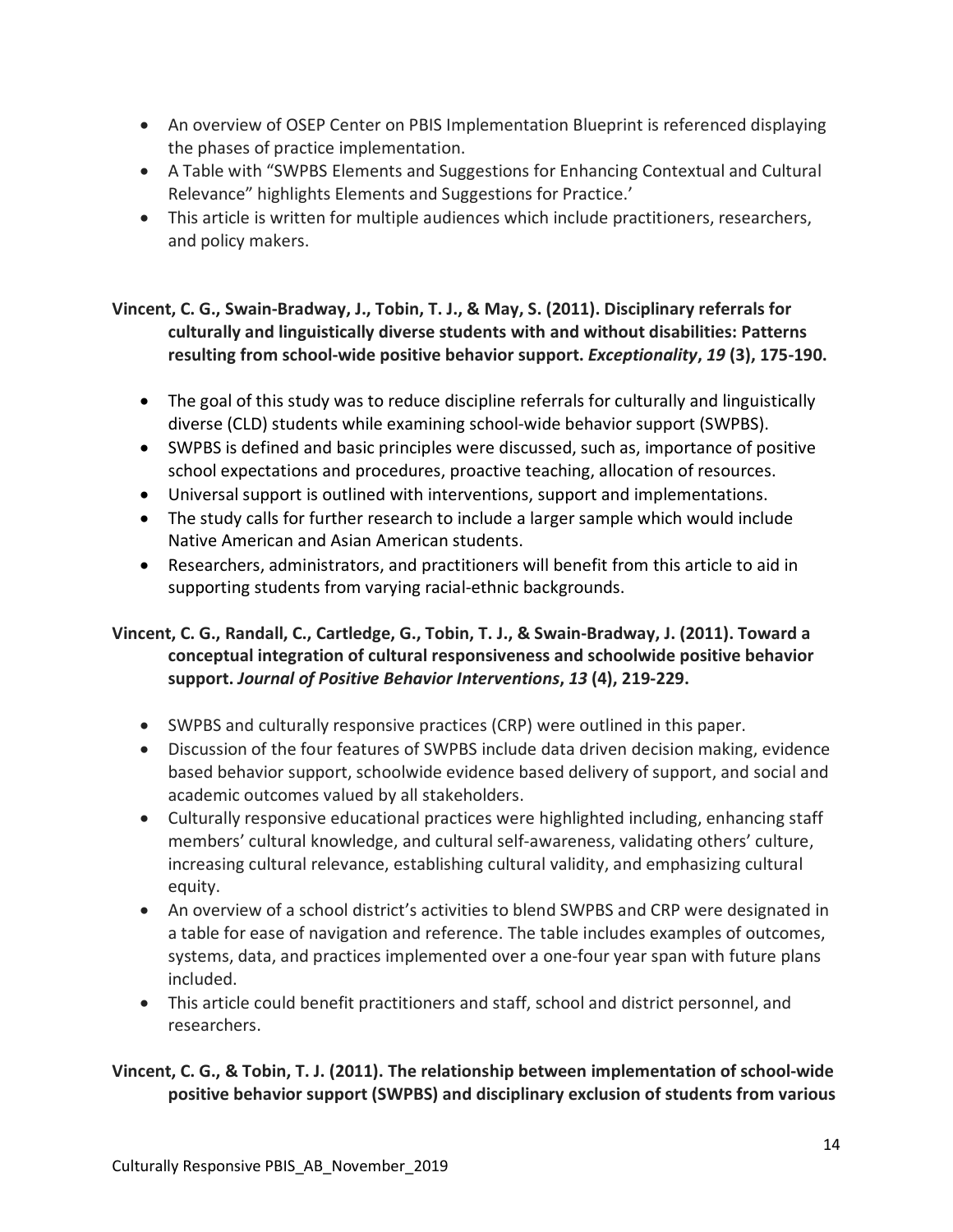### **ethnic backgrounds with and without disabilities.** *Journal of Emotional and Behavioral Disorders***,** *19 (4)***, 217-232.**

- This study examined data from 77 schools implementing school-wide positive behavior support (SWPBS) and the extent to which students from diverse ethnic groups were represented in the data.
- SWPBS is defined and indicators were outlined, for instance, overall school climate, expectations and definitions and examples of appropriate behavior, and consistent consequences.
- The researchers used existing data from office discipline referrals (ODR) with the intention of examining the correlation between ODR and student ethnicity and disability status to construct a database.
- Discussion of study analysis includes five figures displaying demographic student information.
- Researchers, school district personnel and school-based administration should find this article advantageous for arguing for SWPBS programs in schools.

### **Wang, M., McCart, A., & Turnbull, A. P. (2007). Implementing positive behavior support with Chinese American families: Enhancing cultural competence.** *Journal of Positive Behavior Interventions***,** *9* **(1), 38-51.**

- The design of this article focuses on four Positive Behavior Supports (PBS) which incorporate culturally responsive practices which include: contextual fit, relevant outcomes, assessment and collaboration with partners.
- A table contrasting Chinese cultural values and Anglo European PBS values lists the four tenets of collaborative partnership, functional assessment, contextual fit, and meaningful lifestyle outcomes.
- A diagram highlighting tips for professionals who work with culturally diverse students and families provides three steps for PBS process: steps to take prior to beginning the PBS process, conducting functional assessments, and implementation and steps for sustaining PBS.
- Research and practice recommendations were included in the discussion and conclusion.

**Utley, C. A., Kozleski, E., Smith, A., & Draper, I. L. (2002). Positive behavior support: A proactive strategy for minimizing behavior problems in urban multicultural youth.** *Journal of Positive Behavior Interventions***,** *4* **(4), 196-207.**

• This article explores the student discipline disproportionality in culturally and linguistically diverse (CLD) students and the effect on families and the implementation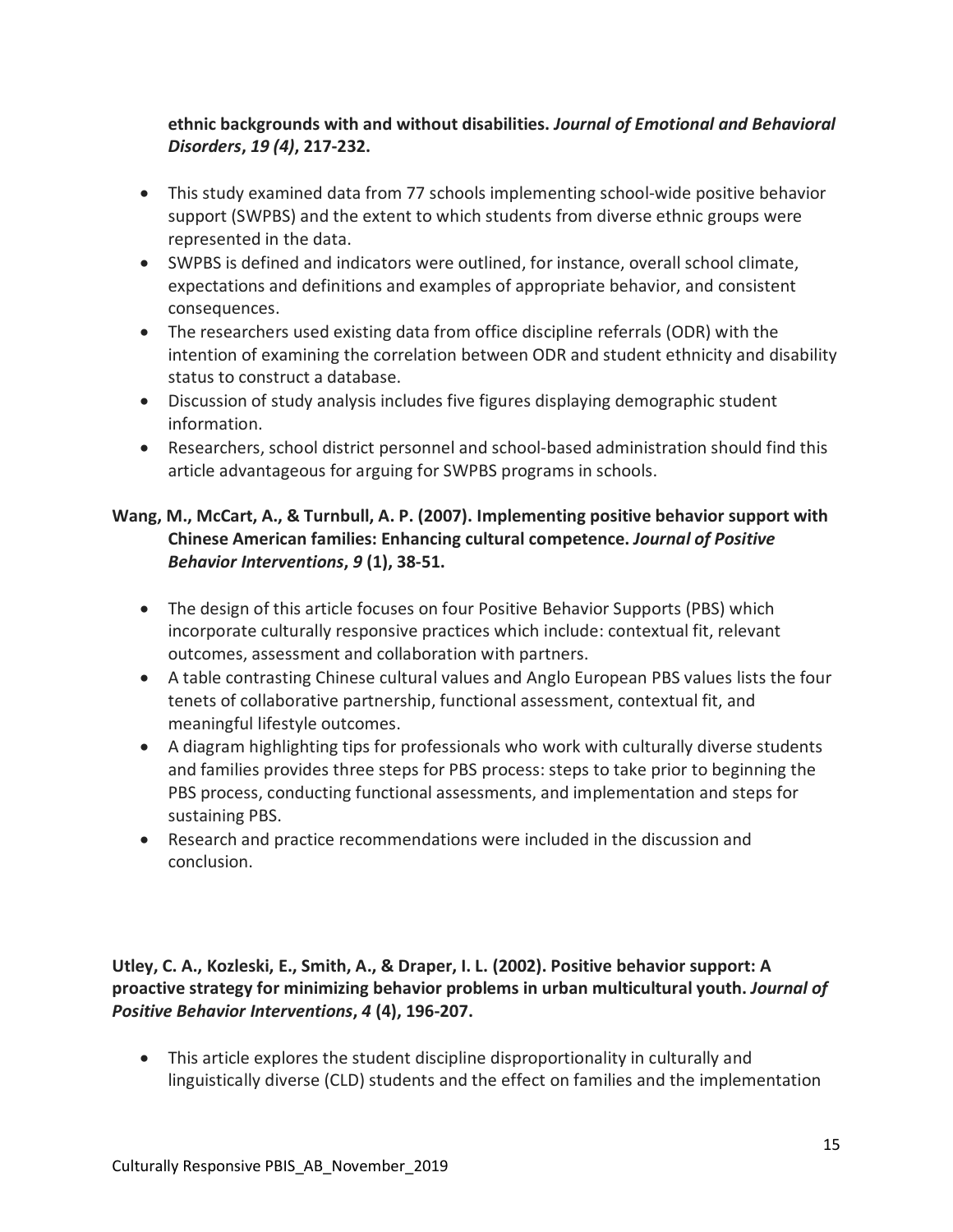of Positive Behavior Support (PBS) and proactive strategies for minimizing behavioral issues in multicultural urban youth.

- Data include national trends in discipline disproportionality, a comparison of African American and European American cultural influence in 4 categories which include: behavior/mannerisms, styles of communication, styles of socialization and interaction, and eye contact.
- Tables were also displayed to compare culturally influenced social behavior of Asian American, Hispanic, and culturally influenced social behaviors of Native American children.
- A practical and ready to utilize chart of strategies for implementation is also found within the article which could be used by stakeholders including policy makers, researchers and school personnel.

#### **Additional Resources**

PBIS Cultural Responsiveness Field Guide: Resources for Trainers and Coaches

#### **Website**:

[https://www.pbis.org/Common/Cms/files/pbisresources/PBIS%20Cultural%20Re](https://www.pbis.org/Common/Cms/files/pbisresources/PBIS%20Cultural%20Responsiveness%20Field%20Guide.pdf) [sponsiveness%20Field%20Guide.pdf](https://www.pbis.org/Common/Cms/files/pbisresources/PBIS%20Cultural%20Responsiveness%20Field%20Guide.pdf)

**The Role of Leadership and Culture in PBIS Implementation** 

#### **Website**:

<https://www.pbis.org/topics/districtstate-pbis>

Culturally Responsive PBIS in Action: Examples and Strategies

#### **Website**:

<https://www.pbis.org/resource-type/examples>

• Culturally Responsive SWPBIS Self-Assessment Tool

**Website**:

<https://www.pbis.org/resource-type/assessments>